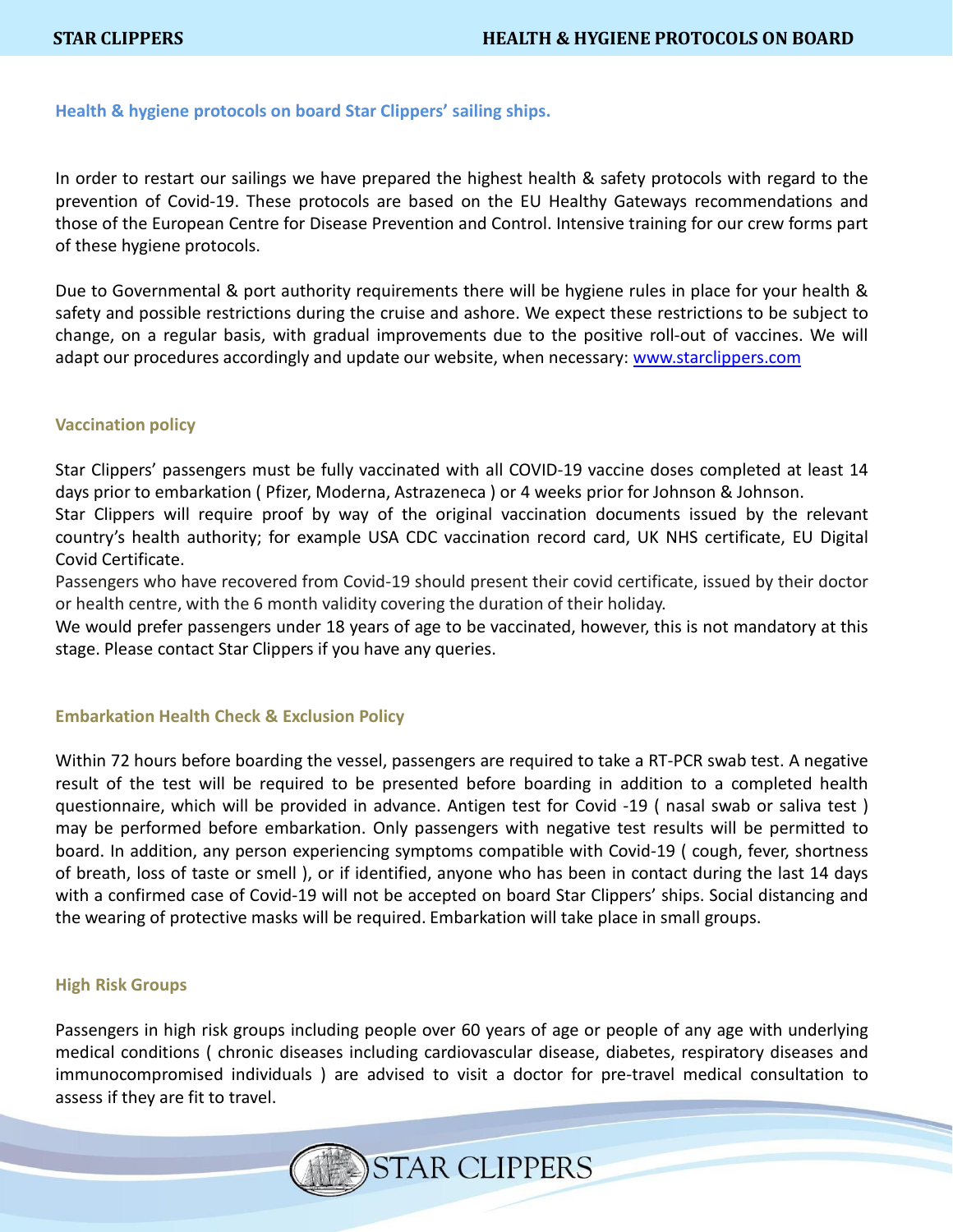### **Officers & crew**

All Officers and crew are required to take a comprehensive health check and Covid-19 test before joining each cruise and regularly thereafter. We also expect to have all crew members vaccinated prior to joining the vessels. Regular temperature checks will be carried out and all Officers and crew will be required to wear masks.

#### **Hygiene on board**

A Health & Safety Officer will be on board, in addition to the ship's nurse. All Officers and crew will have advanced intensive training in hygiene protocols and the detection of Covid-19 symptoms. Should a passenger be suspected of a positive Covid case, they will be placed under medical supervision. A number of isolation cabins will be prepared on board each ship.

Supplies of contactless body thermometers are available on board together with masks and testing kits. Normal rules of hygiene apply, such as coughing and sneezing etiquette, hand washing and social distancing. Disinfectant dispensers are distributed throughout the vessels. Masks must be worn, except when dining, drinking, sunbathing or swimming.

Star Clippers adheres to the highest health and safety policy, closely following US Public Health guidelines. Surfaces that may be touched regularly ( hand rails, door handles, etc ) are cleaned and disinfected regularly. Cabins and suites are cleaned two times every day; on embarkation days all suites, cabins and public areas will be completely disinfected.

Quality air purification units are placed in many public areas, such as dining room, piano bar, library, sloop shop and, on Royal Clipper, the Captain Nemo lounge gym & spa.

### **Culinary Arts**

Star Clippers' high standards, choice and quality of cuisine on board remains unchanged. For the near future, there will be no self service in the restaurant. Hotel crew are available to assist serving from the breakfast and lunch buffets; A La Carte dinner will be served with usual style.

### **Shore excursions & On Board Programmes**

We aim to offer shore excursions as previously, however, the tours are subject to any amendments deemed necessary by the local governments and any changes will be advised on board. Shore excursions are bookable on board and costs charged to passengers' on board accounts as usual. All our tour providers have Covid management plans and will adhere to health & safety regulations in place in their particular country.

We are currently awaiting advice, from our different ports of call, as to whether individual excursions ashore will be permitted.